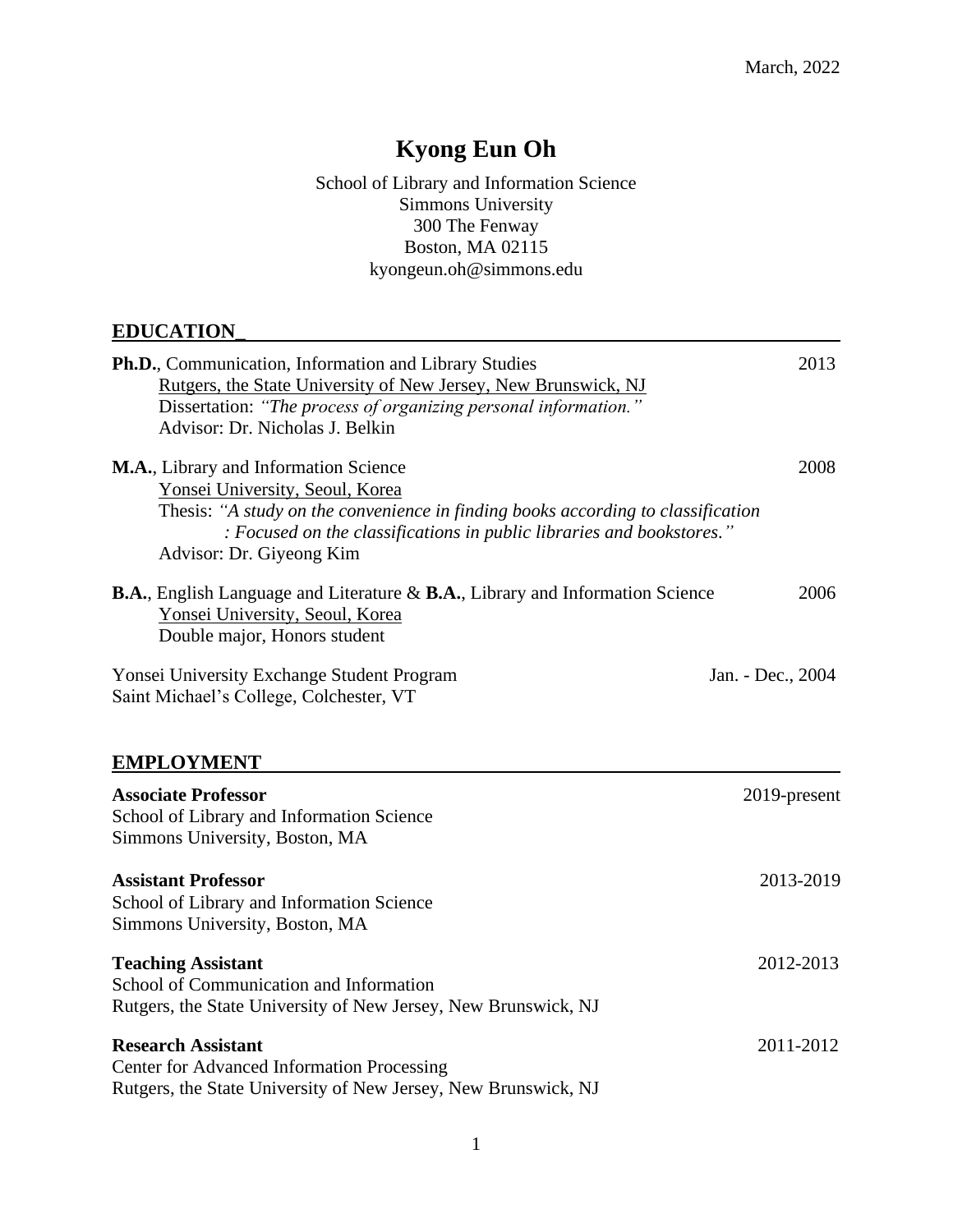| <b>Research &amp; Instruction Librarian</b><br><b>Rutgers University Libraries</b> | 2009-2011 |
|------------------------------------------------------------------------------------|-----------|
|                                                                                    |           |
| Rutgers, the State University of New Jersey, New Brunswick, NJ                     |           |
| <b>Teaching Assistant</b>                                                          | 2006-2007 |

Department of Library and Information Science Yonsei University, Seoul, Korea

# **RESEARCH INTERESTS**

Personal Information Management Information Organization Human Information Behavior

# **PUBLICATIONS AND PRESENTATIONS\_\_\_\_\_\_\_\_\_**

#### **Journal Articles (Peer-reviewed)**

- Tang, R., & **Oh, K.** (2022). The impact of types of news on mobile news consumption behavior: A mixed method research. *Libri*. <https://doi.org/10.1515/libri-2021-0071>
- **Oh, K.** (2021). Social aspects of personal information organization. *Journal of Documentation*, *77*(2), 558-575. <https://doi.org/10.1108/JD-06-2020-0104>
- Tang, R., & **Oh, K.** (2020). University students' mobile news consumption activities and evaluative/affective reactions to political news during election campaigns: A diary study. *Journal of Information Science, 46*(4), 476-495. <https://doi.org/10.1177/0165551519845855>
- **Oh, K.** (2019). Personal information organization in everyday life: Modeling the process. *Journal of Documentation, 73*(3), 667-691. <https://doi.org/10.1108/JD-05-2018-0080>
- **\*Oh, K.**, & Colón-Aguirre, M. (2019). A comparative study of perceptions and use of Google Scholar and academic library discovery systems. *College & Research Libraries, 80*(6), 876-891*.* <https://doi.org/10.5860/crl.80.6.876>
	- \* Selected as an Article of Interest in the October 2019 issue for publication in [The Informed Librarian](https://www.informedlibrarian.com/)  [Online.](https://www.informedlibrarian.com/)
- **Oh, K.**, & Tang, R. (2018). How do university students receive, read, find, share, and store news? A survey research study on mobile news behavior*. Journal of Library & Information Studies, 16*(1), 1-21. <https://jlis.lis.ntu.edu.tw/article/v16-1-1.pdf>
- **Oh, K.** (2017). Types of personal information categorization: Rigid, fuzzy, and flexible. *Journal of the Association for Information Science and Technology, 68*(6), 1491-1504. <http://dx.doi.org/10.1002/asi.23787>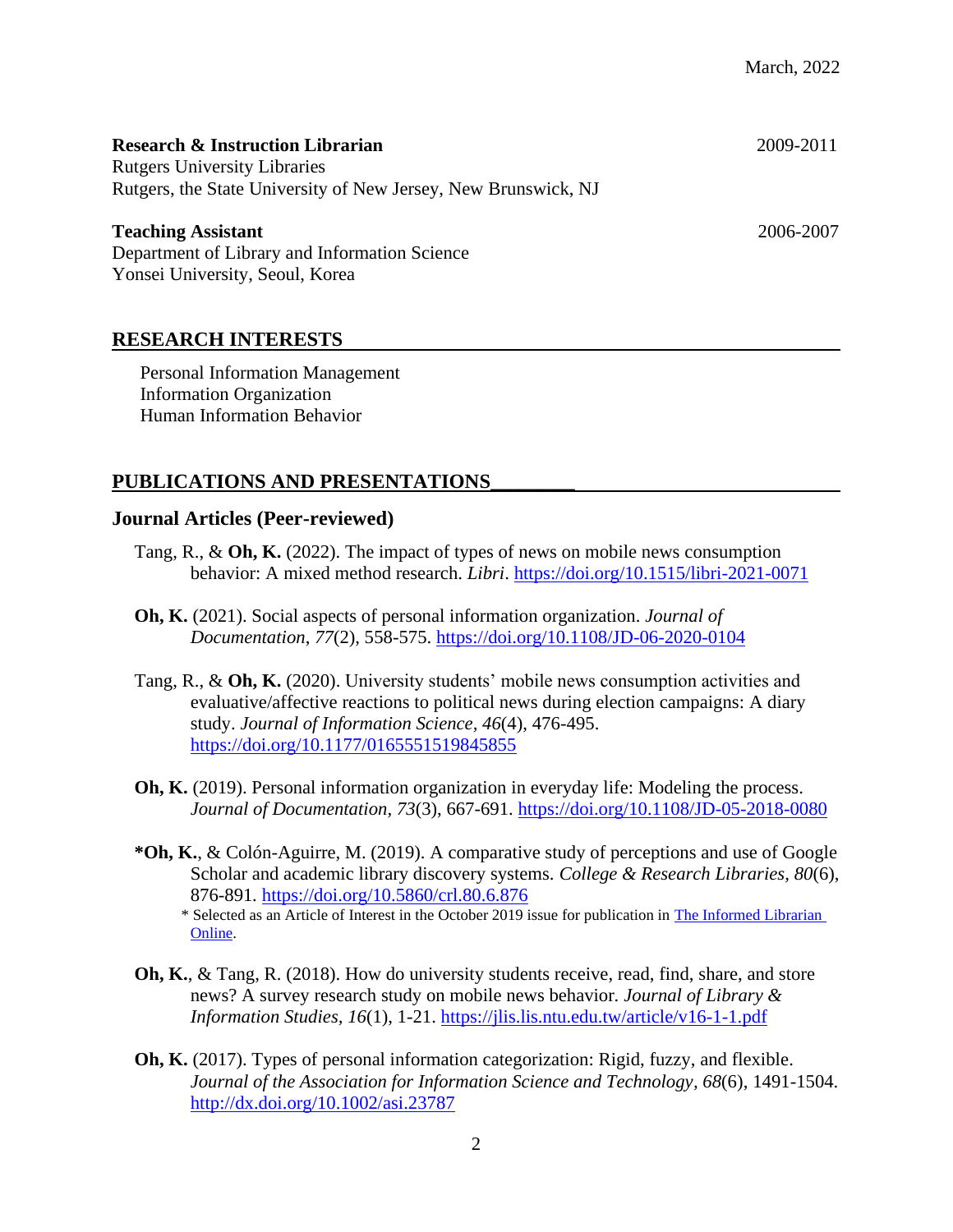- **Oh, K.**, Halpern, D., Tremaine, M., Chiang, J., Bemis, K., & Silver, D. (2016). Blocked: When the information is hidden by the visualization. *Journal of the Association for Information Science and Technology, 67*(5), 1033-1051. <http://dx.doi.org/10.1002/asi.23479>
- **Oh, K.**, Joo, S., & Jeong, E. (2015). Online consumer health information organization: Users' perspectives on faceted navigation. *Knowledge Organization, 42*(3), 176-186.
- Halpern, D., **Oh, K.**, Tremaine, M., Chiang, J., Bemis, K., & Silver, D. (2015). Learning visualization strategies: A qualitative investigation. *International Journal of Science Education, 37*(18), 3038-3065*.* <http://dx.doi.org/10.1080/09500693.2015.1116128>
- Jeong, E., **Oh, K.**, Rhee, M., Kim, K., & Bang, B. (2014). Quality characteristics of cookies added with capsaicin powder. *The Korean Journal of Food and Nutrition, 27*(5), 921- 928. <http://dx.doi.org/10.9799/ksfan.2014.27.5.921>
- **Oh, K.**, & Gwizdka, J**.** (2011). Impatient opportunists: A study of technology use in a higher education classroom. *Journal of Applied Research in Higher Education*, *3*(2), 81-96. <http://dx.doi.org/10.1108/17581181111198638>
- **Oh, K.**, & Kim, G. (2008). A study on the convenience in finding books according to classification: Focused on the classifications in public libraries and bookstores*. Journal of Korean Society for Information Management, 25*(4), 25-42. <http://dx.doi.org/10.3743/KOSIM.2008.25.4.025>

#### **Books**

#### **[Entire Book]**

**Oh, K.**, & Tang, R. (proposal accepted; author contract signed). *Smartphones, current events and mobile information behavior*. Abingdon, UK: Routledge.

#### **[Section]**

**Oh, K.** (2018). Personal information management. In *The organization of information* (4<sup>th</sup> ed., pp. 48-49). Westport, CT: Libraries Unlimited.

#### **[Chapter]**

- **Oh, K.**, & Gwizdka, J. (accepted). Using tablet computers to increase interaction and collaboration in a higher education classroom. In M. Barnett & J. Vanides (Eds.), *Reimagining the classroom: Innovations in teaching and learning with technology: Vol.2. Collaborative and distributed learning: Beyond the individual.* Eugene, OR: ISTE.
- **Oh, K.** (2010). A proposal of the topic maps for knowledge management. In W. Hastings, C. Pascal, S. Wengler, & T. Kelly (Eds.), *Knowledge work* (pp. 97-112). New Brunswick, NJ: Knowledge Institute at Rutgers University.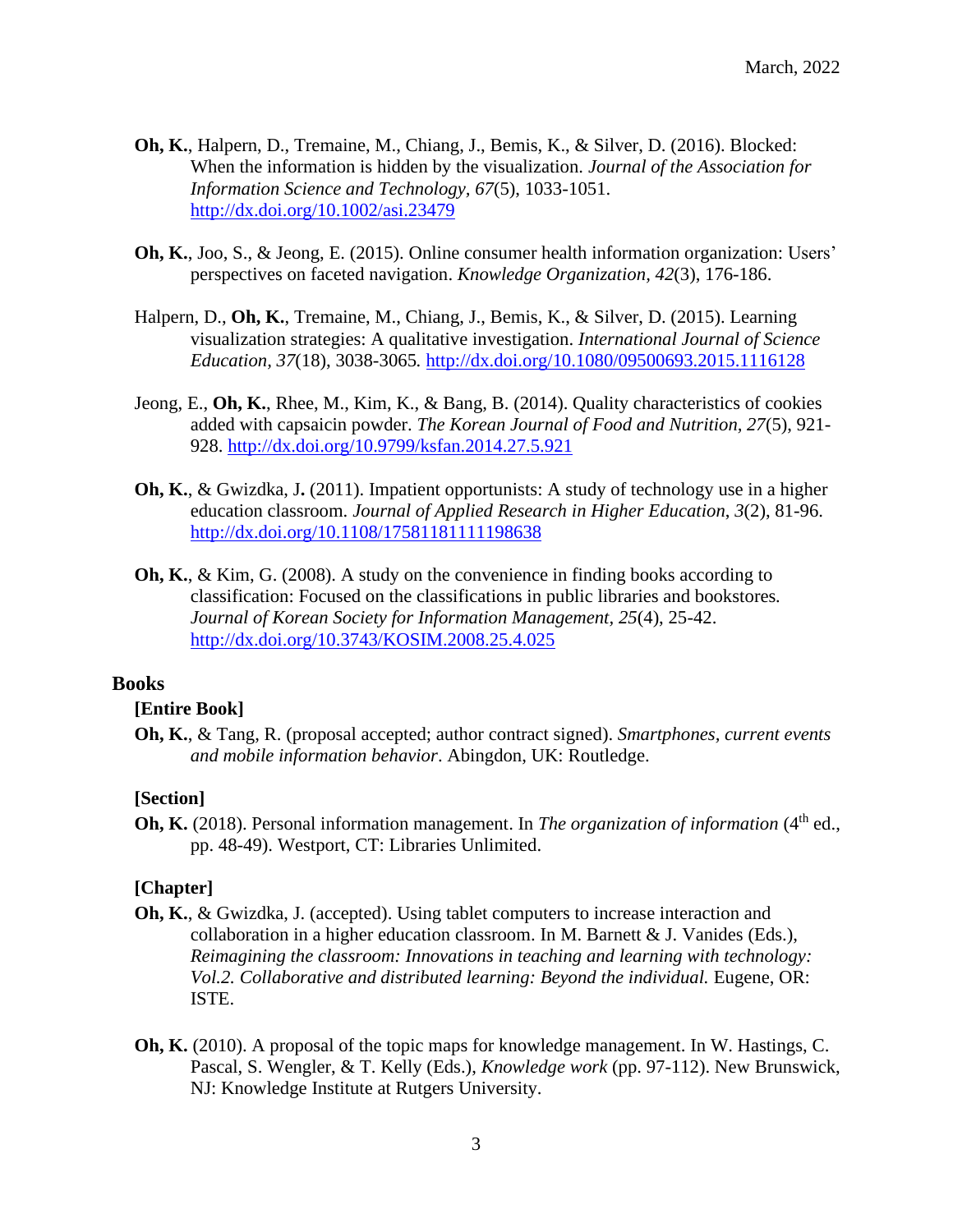# **Conference Proceedings (Peer-reviewed)**

- Agarwal, N., **Oh, K.**, Williams, R., Freeburg, D., Rosenbaum, H., & Kwasnik, B. (2020). Standing out in the academic LIS job market: An interactive panel not just for doctoral students. *Proceedings of the 83rd Association for Information Science and Technology (ASIS&T) Annual Meeting, USA, 57(1),* 1-5. <https://doi.org/10.1002/pra2.286> (Panel)
- Joo, S., & **Oh, K.** (2019). Differences in the research domains of knowledge organization between academic researchers and library practitioners: Preliminary results. *Proceedings of the 19th ACM/IEEE on Joint Conference on Digital Libraries (JCDL), USA,* 1-2. <https://doi.org/10.1109/JCDL.2019.00069> (Poster)
- **Oh, K.** & Tang, R. (2019). Mobile news processing: University students' reactions to inclusion/exclusion-related news. In N. Taylor, C. Christian-Lamb, & B. Nardi (Eds.), *Information in Contemporary Society. iConference 2019. Lecture Notes in Computer Science, 11420,* 302-311. [https://doi.org/10.1007/978-3-030-15742-5\\_30.](https://doi.org/10.1007/978-3-030-15742-5_30) (Paper)
- Tang, R., & **Oh, K.** (2017). Mobile news information behavior of undergraduate and graduate students in the U.S.: An exploratory study. *Proceedings of the 2017 iConference*, *Wuhan, China,* 1-7. [http://hdl.handle.net/2142/96773.](http://hdl.handle.net/2142/96773) (Paper)
- Koh, K., **Oh, K.**, Agarwal, N., & Belkin, N. (2015). Information seeking and beyond: Impacts of studying different forms of information behavior. *Proceedings of the 78 th Association for Information Science and Technology (ASIS&T) Annual Meeting, USA, 52(1),* 1-5. [http://dx.doi.org/10.1002/pra2.2015.14505201009.](http://dx.doi.org/10.1002/pra2.2015.14505201009) (Panel)
- **Oh, K.**, & Belkin, N. (2015). Personal information categorization: The rigid, fuzzy, and flexible categorizers. *Proceedings of the 2015 iConference*, *USA*, 1-3. [http://hdl.handle.net/2142/73717.](http://hdl.handle.net/2142/73717) (Poster)
- **Oh, K.**, & Belkin, N. (2014). Understanding what personal information items make categorization difficult. *Proceedings of the 77 th Association for Information Science and Technology (ASIS&T) Annual Meeting, USA, 51(1),* 1-3. [http://dx.doi.org/10.1002/meet.2014.14505101139.](http://dx.doi.org/10.1002/meet.2014.14505101139) (Poster)
- **Oh, K.** (2013). The process of organizing personal information. *Advances in Classification Research Online: Proceedings of the 23rd American Society for Information Science and Technology (ASIS&T) SIG/CR Workshop, 23(1),* 5-8. [http://dx.doi.org/10.7152/acro.v23i1.14227.](http://dx.doi.org/10.7152/acro.v23i1.14227) (Paper)
- **Oh, K.** (2012). What happens once you categorize files into folders? *Proceedings of the 75th American Society for Information Science and Technology (ASIS&T) Annual Meeting, USA, 49(1),* 1-4. [http://dx.doi.org/10.1002/meet.14504901253.](http://dx.doi.org/10.1002/meet.14504901253) (Poster)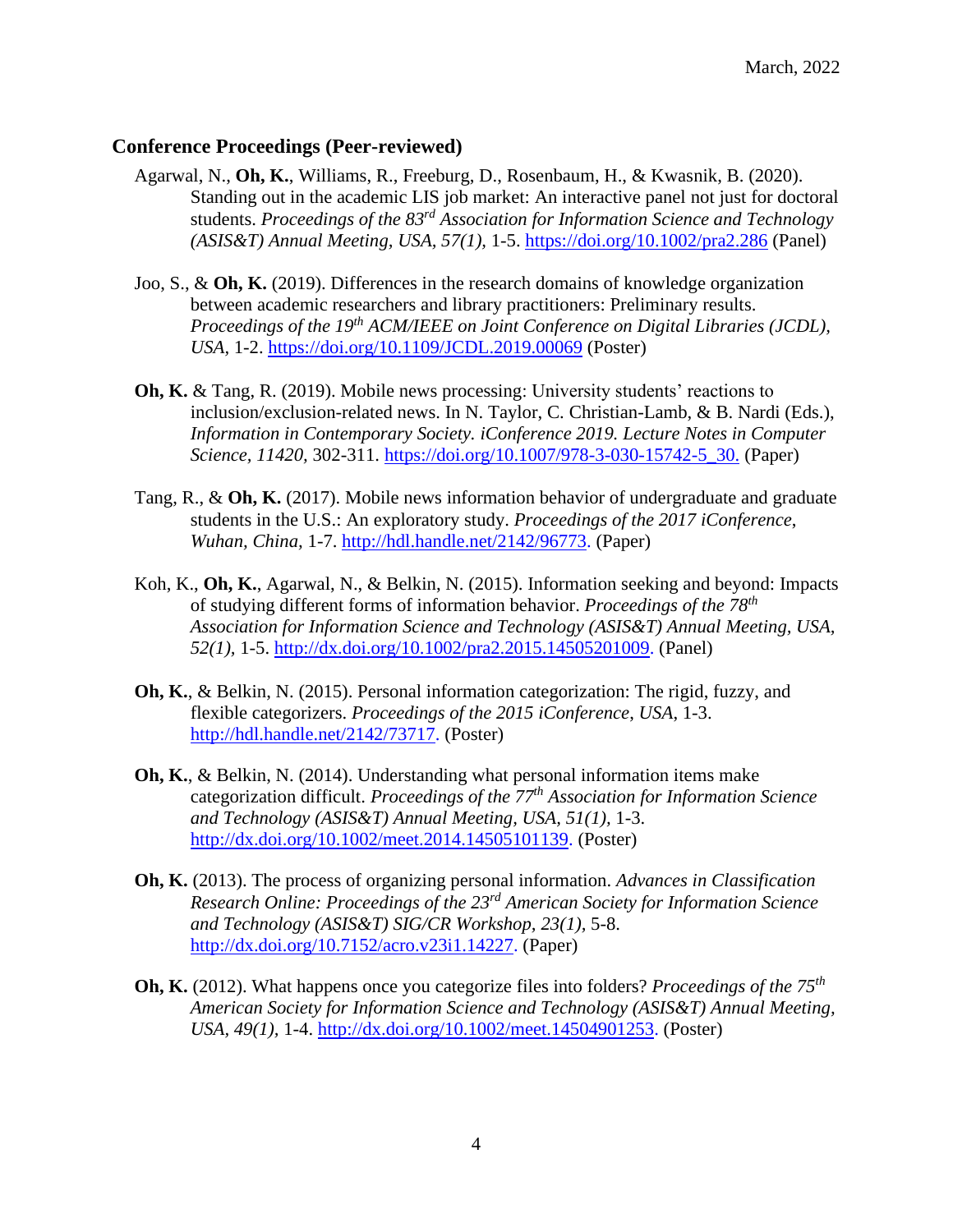- **Oh, K.**, Bemis, K., Ma, X., Tremaine, M., & Silver, D. (2012). Uncovering visualization properties that confuse. *Proceedings of the 75 th American Society for Information Science and Technology (ASIS&T) Annual Meeting, USA, 49(1),* 1-4. [http://dx.doi.org/10.1002/meet.14504901326.](http://dx.doi.org/10.1002/meet.14504901326) (Poster)
- **Oh, K.** (2012). Exploring the process of organizing personal information. *Proceedings of the 2012 iConference*, *Toronto, Canada*, 433-434. [https://dl.acm.org/citation.cfm?id=2132238.](https://dl.acm.org/citation.cfm?id=2132238) (Poster)
- **Oh, K.**, Joo, S., & Park, Y. (2012). Which facets are easy to use and useful in accessing consumer health information on the Web? A pilot study. *Proceedings of the 2012 iConference*, *Toronto, Canada*, 480-481. [http://dx.doi.org/10.1145/2132176.2132255.](http://dx.doi.org/10.1145/2132176.2132255) (Poster)
- **Oh, K.**, & Belkin, N. (2011). Cross analysis of keeping personal information in different forms. *Proceedings of the 2011 iConference*, *USA*, 732-733. [http://dx.doi.org/10.1145/1940761.1940888.](http://dx.doi.org/10.1145/1940761.1940888) (Poster)
- **Oh, K.**, Halpern, D., Chiang, J., Tremaine, M., Bemis, K., & Silver, D. (2011). Which properties in 3D visualizations cause comprehension difficulties? *Proceedings of the 74th American Society for Information Science and Technology (ASIS&T) Annual Meeting, USA, 48(1),* 1-4. [http://dx.doi.org/10.1002/meet.2011.14504801345.](http://dx.doi.org/10.1002/meet.2011.14504801345) (Poster)
- Halpern, D., **Oh, K**., Chiang, J., Tremaine, M., Bemis, K., & Silver, D. (2011). The paradox of visualizations making information comprehensible*. Proceedings of the IEEE VisWeek 2011*, *USA,* 1-2. (Poster)
- Kim, G., Lee, J., & **Oh, K.** (2008). An exploratory analysis of Korean public library statistics. *Proceedings of the 15th Korea Society for Information Management, Korea,* 111-116. (Paper)

#### **Other Presentations (No proceedings)**

- **Oh, K.** (2021, October). Teaching and learning metadata. Presentation at the *DCMI 2021 Annual Conference Member Forum*.
- Tang, R., & **Oh, K.** (2017). University students' evaluative and affective reactions to inclusion/exclusion-related political news: A diary study. *The 17th Annual ASIS&T SIG-USE Research Symposium*, Arlington, VA. (Peer-reviewed)
- Tang, R., & **Oh, K.** (2017). Processing news through smart phones: A self-reported study of mobile news behavior of university students. *Public lecture series*, Simmons University, Boston, MA.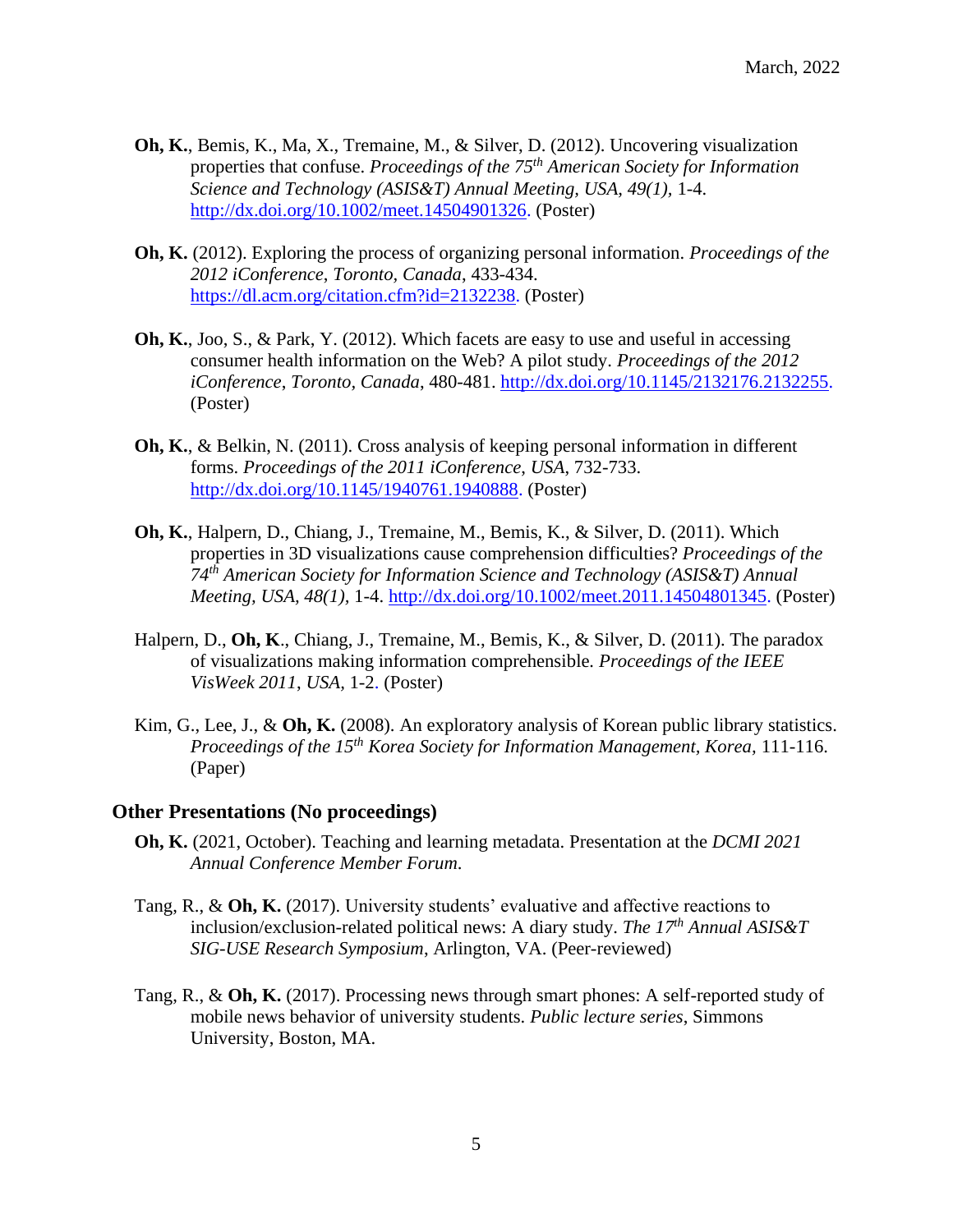- Colón-Aguirre, M., & **Oh, K.** (2017, Jan). Use of Google Scholar versus academic library website. Poster presented at the *Association for Library and Information Science Education (ALISE) Annual Conference*, Atlanta, GA.
- **Oh, K.** (2016, Jan). Do users' tag choices reflect term frequency? Analysis of tags in Del.icio.us. Poster presented at the *Association for Library and Information Science Education (ALISE) Annual Conference*, Boston, MA.
- **\*\*Oh, K.**, & Reyes, V. (2015, April). What's in your office? A study on how academics manage their personal digital information and personal paper-based information in their work space. Poster presented at the *Personal Digital Archiving (PDA) Conference 2015*, New York, NY. (Peer-reviewed) \*\* indicates publications and presentations that I worked on or am working on jointly with our students.
- **Oh, K.** (2015). The process of organizing personal information. A summary of the dissertation presented at the *Association for Library and Information Science Education (ALISE) Annual Conference*, Chicago, IL.
- **Oh, K.** (2013, Oct). Personal digital information categorization. Presentation at the *American Academy of the History of Dentistry 62nd Annual Meeting,* Boston, MA.
- **Oh, K.**, Ma, X., Bemis, K., Tremaine, M., & Silver, D. (2012, May). It depends on which way you cut it: Comprehending 3D visualizations. Poster presented at the 6<sup>th</sup> *Annual Perception Science Forum,* Piscataway, NJ.
- Joo, S., & **Oh, K.** (2012, April). Investigation of users' preference of access points in using online health resources. Poster presented at the *3 rd Annual SLIS-SOIS (School of Library & Information Studies-School of Information Studies) Forum,* Madison, WI.
- Bemis, K., Silver, D., Chiang, J., Halpern, D., **Oh, K.**, Tremaine, M. (2011, Dec). Separating the representation from the science: Training students in comprehending 3D diagrams. Poster presented at the *American Geophysical Union (AGU) Conference,* San Francisco, CA.
- Silver, D., Tremaine, M., Bemis, K., **Oh, K.**, Halpern, D., & Velez, M. (2011, May). Developing scientific visualization literacy for cyberinfrastructure training. *National Science Foundation (NSF) Cyberinfrastructure Training, Education, Advancement, and Mentoring (CI-TEAM) Principal Investigator's Workshop*, Champaign-Urbana, IL.
- **Oh, K.** (2010, April). Exploring student behavior in classroom with multiple technologies. Poster presented at the *LIS Research Showcase*, Rutgers University, New Brunswick, NJ.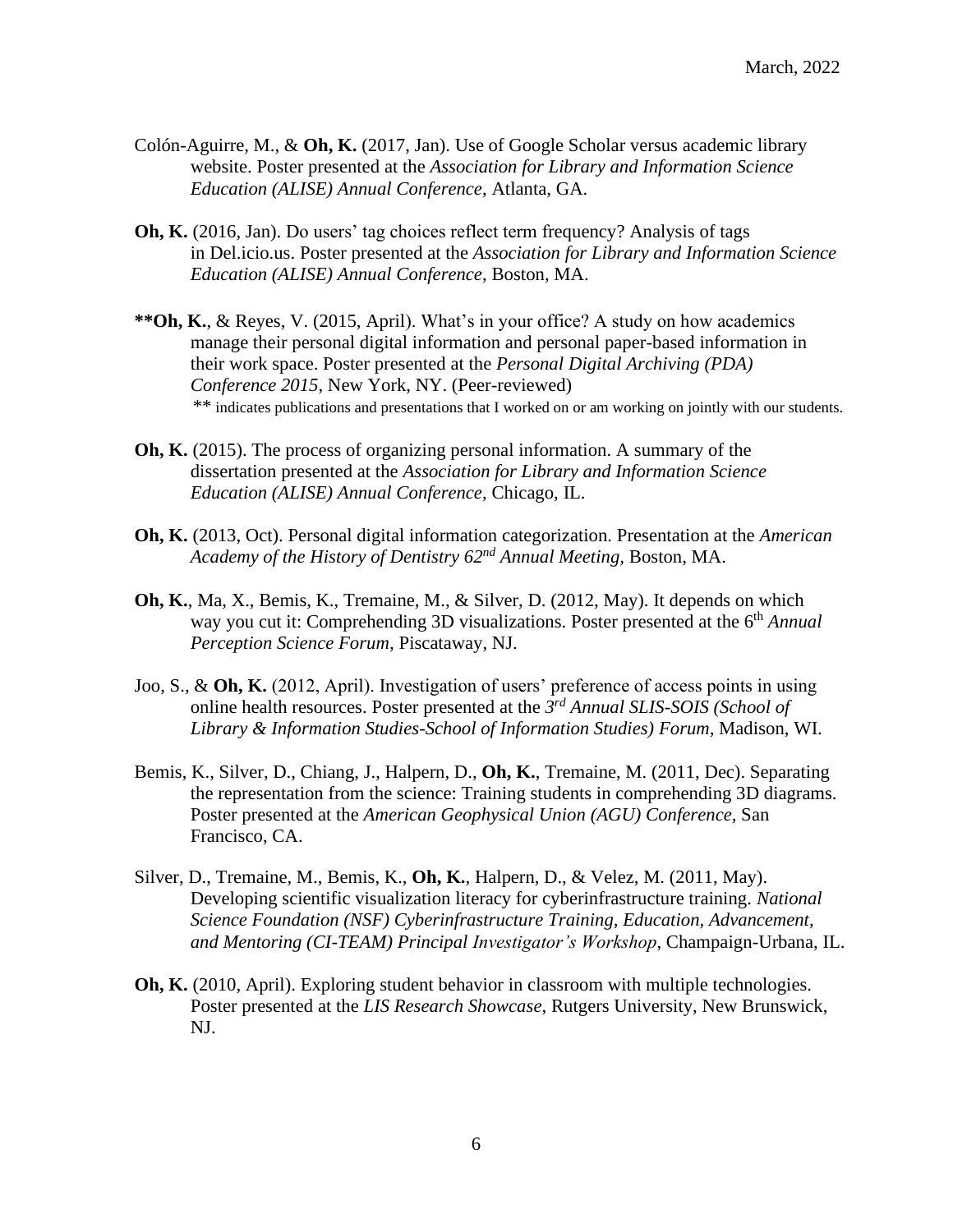**Oh, K.** (2010, Jan). Collaborating through topic map for knowledge management. Poster presented at the *Association for Library and Information Science Education (ALISE) Annual Conference*, Boston, MA.

# **Invited Seminars, Lectures and Postings**

- **Oh, K.**, Puri, J., & Sellers, C. (alphabetical order) (2021). *Faculty excellence in scholarship series: Developing your scholarship toward tenure and promotion*. Simmons Center for Faculty Excellence. (Invited speaker)
- **Oh, K.** (2020). *Personal information organization in everyday life.* Rutgers University, New Brunswick, NJ. (Invited guest lecture in the course Application of Research in Information Technology)
- **\*\*Oh, K.**, & Reyes, V. (2015). *How academics manage their personal digital and paper information in their digital work space*. The Signal: Digital Preservation - Library of Congress Blogs. Retrieved from [http://blogs.loc.gov/digitalpreservation/2015/07/how](http://blogs.loc.gov/digitalpreservation/2015/07/how-academics-manage-their-personal-digital-and-paper-information-in-their-digital-work-space/)[academics-manage-their-personal-digital-and-paper-information-in-their-digital-work](http://blogs.loc.gov/digitalpreservation/2015/07/how-academics-manage-their-personal-digital-and-paper-information-in-their-digital-work-space/)[space/](http://blogs.loc.gov/digitalpreservation/2015/07/how-academics-manage-their-personal-digital-and-paper-information-in-their-digital-work-space/) (Invited posting)
- **Oh, K.** (2008). *A study on the factors that impact on users' convenience in finding books.* Yonsei Central Library Workshop, Yonsei University, Seoul, Korea.

# **TEACHING**

# **Simmons University, School of Library & Information Science**

#### **Instructor**

Information Organization, 2013-present (masters) Applied Statistics for Library & Information Science, 2018-present (doctoral) Metadata, 2017-2020 (masters) Technology for Information Professionals, 2013-2014 (masters) Evaluation of Information Services, 2015 (masters) Independent Study, 2018 (masters) Independent Study for Doctoral Students, 2017, 2018, 2019, 2021, 2022 (doctoral)

# **Guest Speaker**

 "Classification, organization, and management of information" in the course History, Concepts, and Research Opportunities, 2021 (doctoral)

 "Personal information organization in everyday life" in the course Theories of Information Science, 2020 (masters)

"Personal information management" in the course Theories of Information Science, 2018, 2016 (masters)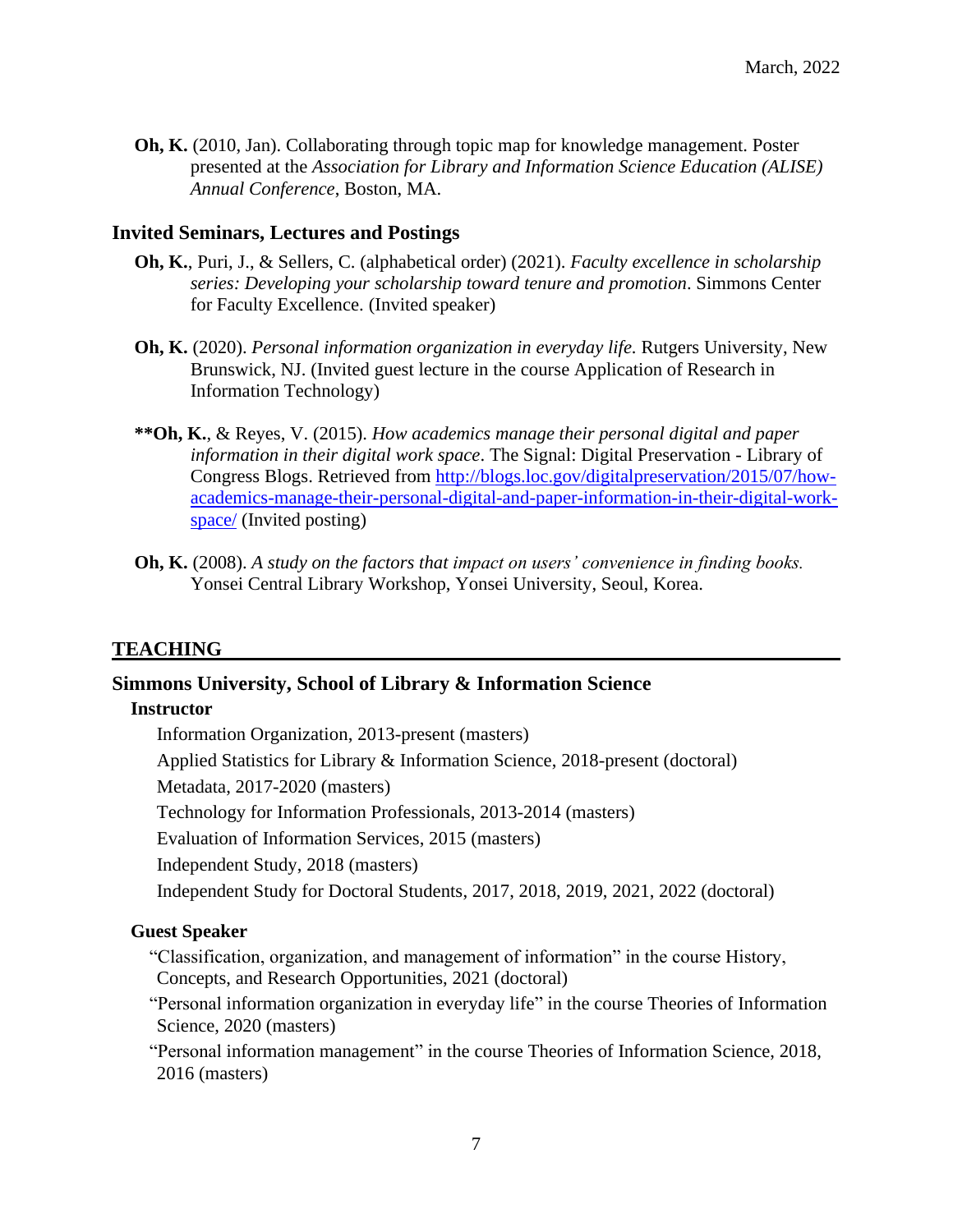# **Rutgers University, School of Communication & Information**

# **Instructor**

Metadata for Information Professionals, 2012 (masters) Application of Research in Information Technology, 2012-2013 (undergraduate)

# **Teaching Assistant**

Organizing Information, 2011 (masters)

# **Yonsei University, Dept. of Library & Information Science**

# **Teaching Assistant**

Information and Society, 2007 (undergraduate)

# **SERVICE**

# **Information Profession**

# **[Board Member]**

**Governing Board Member**, Dublin Core Metadata Initiative (DCMI), 2014-present Serves on the Dublin Core Governing Board as a Simmons SLIS representative

# **[Chair]**

**Chair**, Best Practice Presentation Track, 2021 DCMI Virtual Conference, 2021 Serves as a Chair of the Best Practice track at the 2021 DCMI Virtual Conference

**Chair**, ALISE/Connie Van Fleet Award Committee, 2020-2021 Served as a Chair of the ALISE/Connie Van Fleet Award Committee

**Co-Chair**, Best Practice Presentation Track, 2020 DCMI Virtual Conference, 2020 Served as a Co-Chair of the Best Practice track at the 2020 DCMI Virtual Conference

**Co-Chair**, ALISE/Jean Tague-Sutcliffe Doctoral Student Poster Competition, 2015-2016 Served as a Co-Chair of the 2016 ALISE/Jean Tague-Sutcliffe Doctoral Student Poster Competition

**Publicity Chair**, The International Conference on Asia-Pacific Digital Libraries (ICADL), 2014-2015 Served as a Publicity Chair of the conference

# **[Editor]**

**Section Editor**, Open Information Science, 2016-present Serves as the Section Editor of the scholarly journal, *Open Information Science*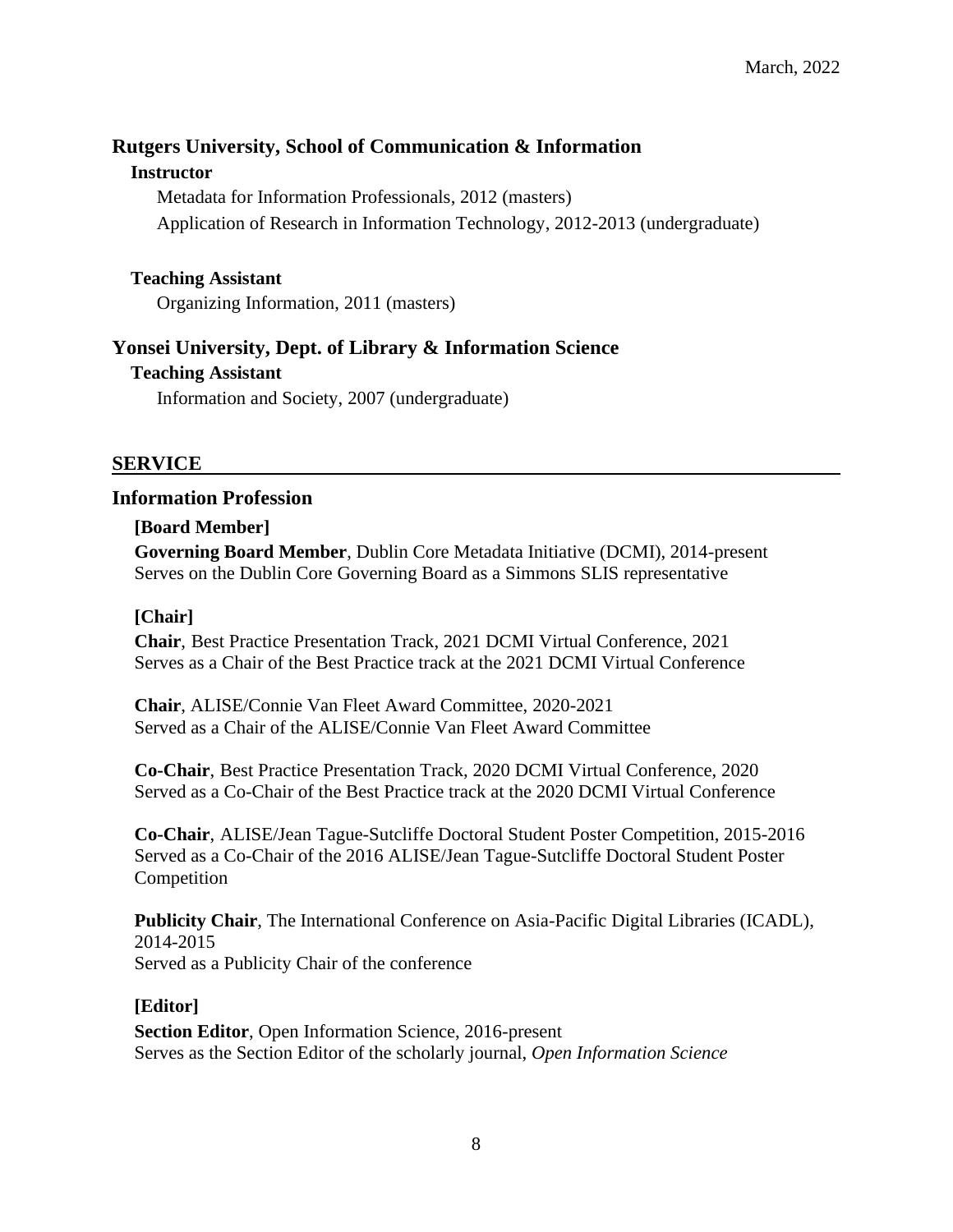**Editorial Board Member**, Frontiers in Research Metrics and Analytics, 2015-present Serves as the Review Editor of the peer-reviewed and open access journal, *Frontiers in Research Metrics and Analytics*

#### **[Committees]**

**Jury Committee for Chapter Awards**, ASIS&T, 2021 Serves on the Jury Committee for ASIS&T Chapter Awards

**Organizing Committee Membe**r, 2021 DCMI Virtual Conference, 2021 Serves on the Organizing Committee of the 2021 DCMI Virtual Conference

**Organizing Committee Membe**r, 2020 DCMI Virtual Conference, 2019-2020 Served on the Organizing Committee of the 2020 DCMI Virtual Conference

**Awards Committee Member**, ASIS&T SIG-USE Awards Committee, 2018-2020 Served on the ASIS&T SIG-USE Awards Committee

**Award Committee Member**, ALISE/Connie Van Fleet Award Committee, 2019-2020 Served on the ALISE/Connie Van Fleet Award Committee

**Program Committee Member**, NEASIS&T, 2018-2020 Served on the New England Chapter of the ASIS&T (NEASIS&T) Program Committee

**Nominating Committee Member**, ALISE Nominating Committee, 2018-2019 Served on the ALISE Nominating Committee

**Award Committee Member**, ALISE/Norman Horrocks Leadership Award Committee, 2017-2019 Served on the ALISE/Norman Horrocks Leadership Award Committee

**Advisory Committee Member**, DCMI, 2016-2017 Served on the DCMI Infrastructure Advisory Committee

**Program Committee Member**, iConference, 2016 Served on the Program Committee for the 2016 iConference

**Program Committee Member**, Information Architecture (IA) Summit, 2013 Served on the Program Committee for the IA Summit 2014

#### **[Journal Reviewer]**

**Reviewer**, Journal of Documentation, 2021-present Reviews scholarly journal articles submitted for publication

**Reviewer**, Journal of Librarianship & Information Science, 2020-present Reviews scholarly journal articles submitted for publication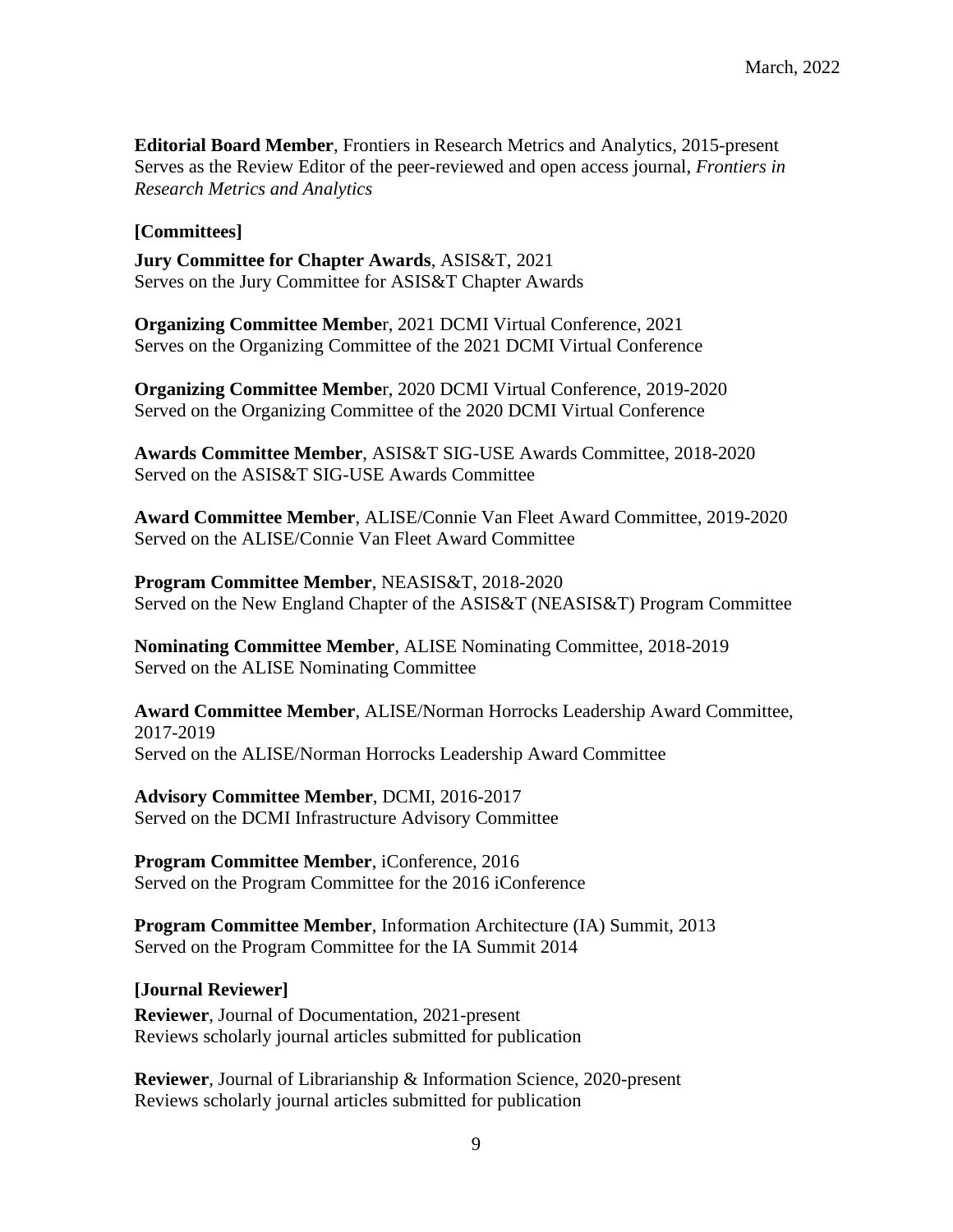**Reviewer**, Library and Information Science Research (LISR), 2019-present Reviews scholarly journal articles submitted for publication

**Reviewer**, Journal of Information Science Theory and Practice (JISTaP), 2016-present Reviews scholarly journal articles submitted for publication

**Reviewer**, Journal of Science Education and Technology (JEST), 2014-present Reviews scholarly journal articles submitted for publication

**Reviewer**, Journal of the Association for Information Science & Technology (JASIS&T), 2013-present Reviews scholarly journal articles submitted for publication

#### **[Conference Reviewer]**

**Reviewer**, ASIS&T Annual Meeting, 2022 Reviewing a submission for the  $85<sup>th</sup>$  ASIS&T Annual Meeting

**Reviewer**, ASIS&T Annual Meeting, 2021 Reviewed a submission for the 84<sup>th</sup> ASIS&T Annual Meeting

**Reviewer**, ASIS&T Annual Meeting, 2020 Reviewed submissions for the 83rd ASIS&T Annual Meeting

**Reviewer**, iConference, 2019 Reviewed full and short papers submitted for the iConference 2020

**Reviewer**, iConference, 2018 Reviewed full and short papers submitted for the iConference 2019

**Mentor**, ASIS&T Annual Meeting, 2017 Served as a mentor for a potential paper submission for the  $80<sup>th</sup>$  ASIS&T Annual Meeting

**Reviewer**, ASIS&T Annual Meeting, 2015 Reviewed panel proposals submitted for the 78<sup>th</sup> ASIS&T Annual Meeting

**Reviewer**, ASIS&T Annual Meeting, SIG/CR, 2014 Reviewed the ASIS&T SIG/CR sponsored panel proposals for the 77<sup>th</sup> ASIS&T Annual Meeting

**Reviewer**, ASIS&T Annual Meeting, 2014 Reviewed full papers submitted for the  $77<sup>th</sup>$  ASIS&T Annual Meeting

#### **[Judge]**

**Judge**, NEASIS&T Travel Award, 2019 Evaluated the applications and discussed the applications with other judges to choose winners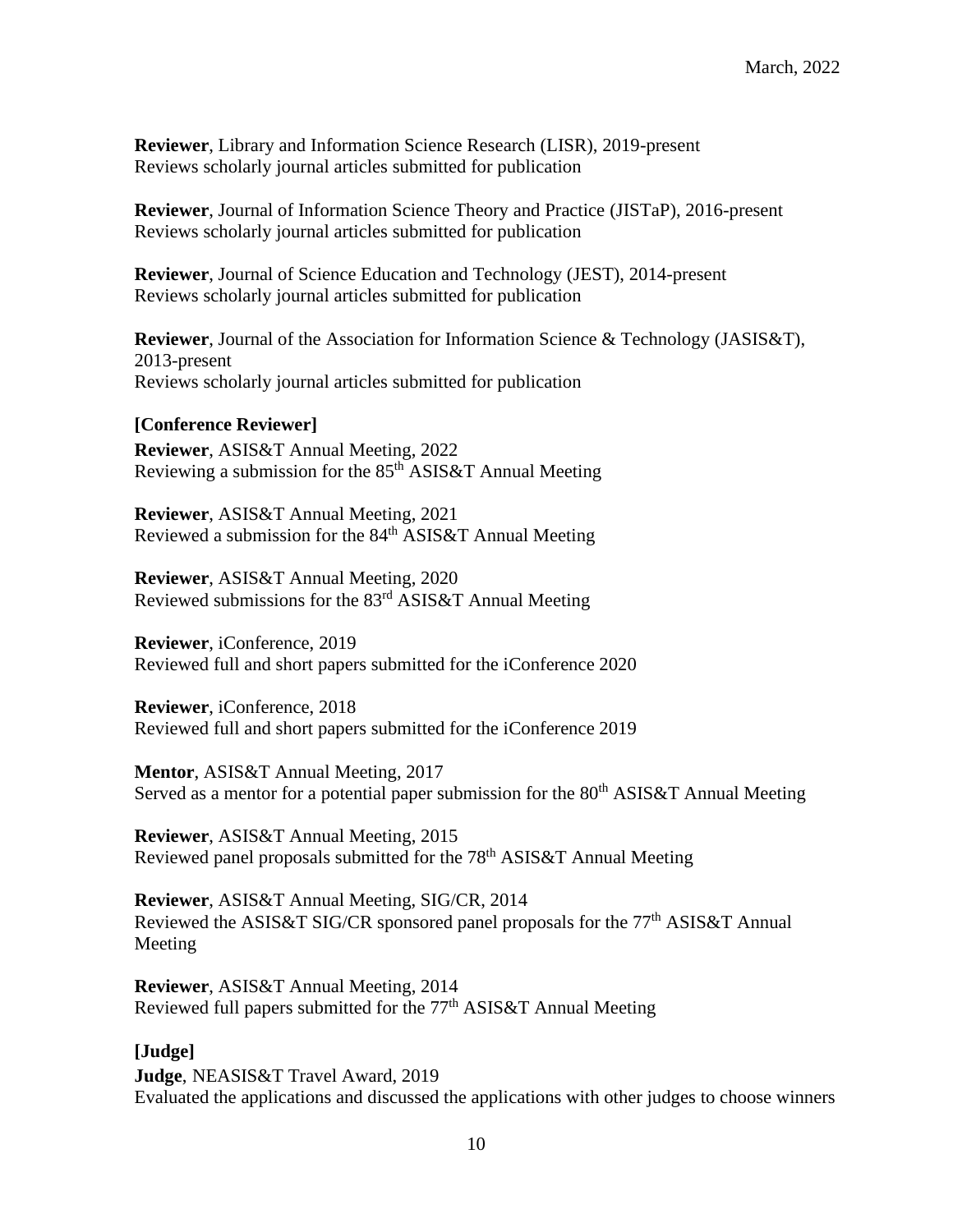**Jury**, ASIS&T Annual Meeting, SIG-USE Best Paper/Poster Award, 2017 Served as the Jury of the ASIS&T SIG-USE Best Paper/Poster Award

# **Judge**, NEASIS&T Travel Award, 2017

Evaluated the applications and discussed the applications with other judges to choose winners

**Judge**, ALISE/Jean Tague-Sutcliffe Doctoral Student Poster Competition, Chicago, IL, 2015 Evaluated doctoral dissertation posters submitted for the ALISE/Jean Tague-Sutcliffe Doctoral Student Research Poster Competition

**Judge**, ALISE/Jean Tague-Sutcliffe Doctoral Student Poster Competition, Philadelphia, PA, 2014 Evaluated doctoral dissertation posters submitted for the ALISE/Jean Tague-Sutcliffe Doctoral Student Research Poster Competition

# **Simmons, University & College (COCIS)**

#### **[University]**

**Chair**, Fund for Research Committee, 2020-2021 Served as a Chair of the campus-wide Fund for Research Committee

#### **Research Advisory Committee Member**, 2020-2021

Served on the campus-wide Research Advisory Committee

#### **Fund for Research Committee Member**, 2016-2020

Served on the campus-wide Fund for Research Committee

#### **[College]**

#### **Academic Leadership Team Division Representative**, 2017-2019

Served on the College of Organizational, Computational, and Information Sciences (COCIS) Academic Leadership Team (ALT) as a SLIS faculty representative

#### **Simmons, School of Library and Information Science (SLIS)**

**Co-Director**, Doctoral Program, 2020-present Serves as the Co-Director of the Simmons SLIS Ph.D. program

**Co-Chair**, Doctoral Studies Committee, 2020-present Serves as the Co-Chair of the Simmons SLIS doctoral studies committee

**Chair**, Mid-Point Review Committee, 2021-present Serves as the Chair of the Mid-Point Review Committee for a tenure-track SLIS faculty member

**Chair**, Dissertation Committee, 2019-present Serves as the Dissertation Committee Chair of a doctoral student: Farraj Alsaeedi (ongoing)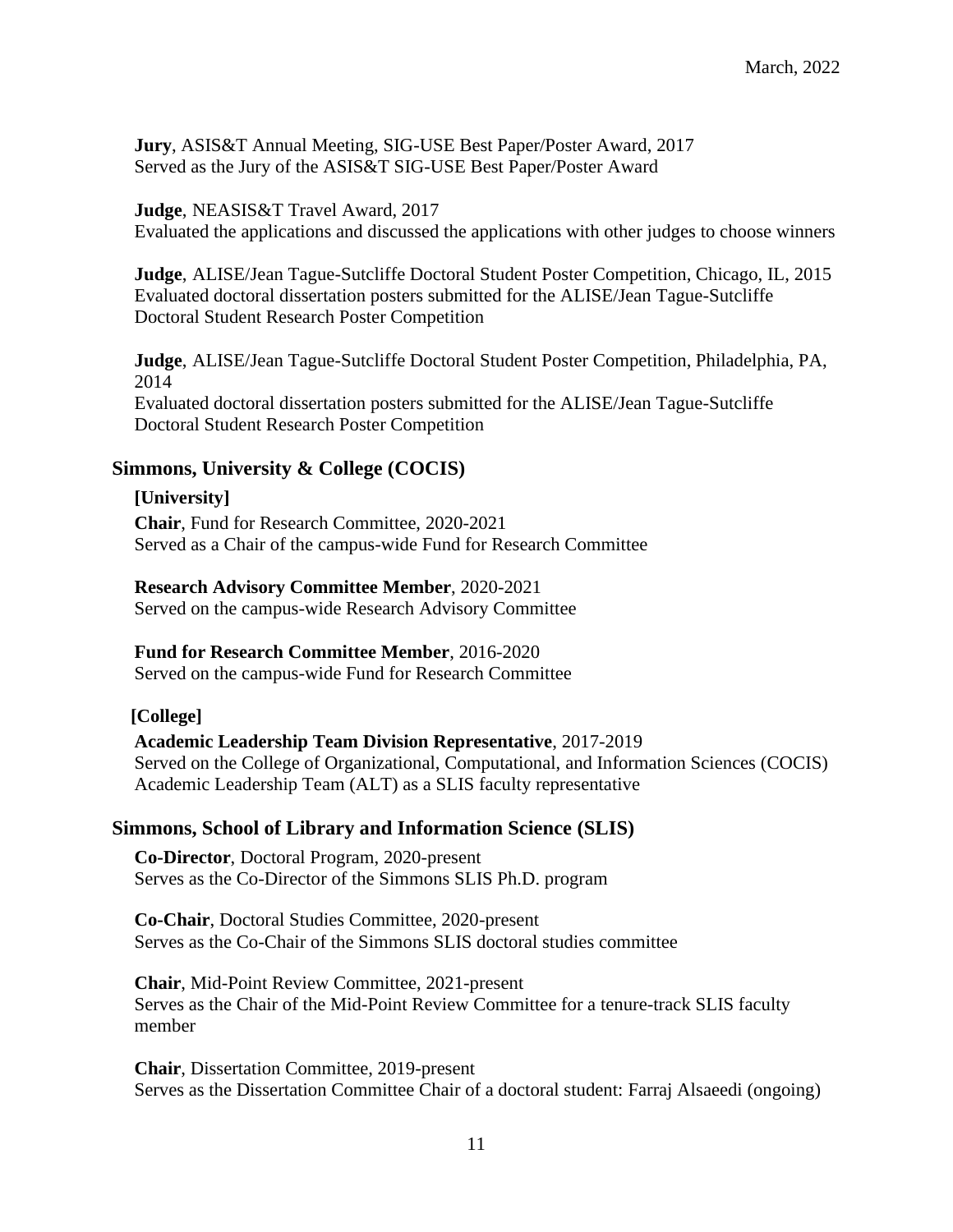**Chair**, Search Committee, 2019-2020 Served as the Chair of the Search Committee for a faculty position at SLIS

#### **Academic Leadership Team Member**, 2020-present

Serves on the SLIS Academic Leadership Team (ALT) as a SLIS doctoral program Co-**Director** 

#### **Dissertation Committee Member**, 2015-present

Serving on the Dissertation Committee for doctoral students: Matthew Sullivan (ongoing); Wenqing Lu (graduated in May, 2021); Reham Alshaheen (graduated in October, 2018); Sarah Al Mahmoud (graduated in May, 2018); Vanessa Reyes (graduated in May, 2017)

#### **Simmons ASIS&T Faculty Co-Advisor**, 2020-present

Serves as a Faculty Co-Advisor of the Simmons ASIS&T Student Chapter \* Simmons ASIS&T won the 2021 ASIS&T Student Chapter of the Year Award.

#### **\*Simmons ASIS&T Faculty Advisor**, 2016-2020

Served as a faculty advisor of the Simmons ASIS&T Student Chapter \* Simmons ASIS&T won the 2020 ASIS&T Student Chapter of the Year Award.

#### **Simmons-Yonsei Dual Degree Student Advisor**, 2014-present

Serves as an advisor for dual degree students from Yonsei University

#### **Curriculum Committee Member**, 2021-present

Serves on the Curriculum Committee at Simmons SLIS

#### **IS&T Concentration Faculty Member**, 2019-present

Serves as the faculty member of the Information Science & Technology (IS&T) concentration

# **Peer Review Committee Member**, 2021-present

Served on the Peer Review Committee for a SLIS faculty member

#### **Tenure Review Committee Member**, 2019-2020

Served on the Tenure Committee for a SLIS faculty member going up for tenure

#### **First-Year Review Committee Member**, 2019-2020

Served on the First-Year Review Committee for a tenure-track SLIS faculty member

# **Doctoral Studies Committee Member**, 2016-2020

Served on the Doctoral Studies Committee at Simmons SLIS

#### **Director Search Committee Member**, 2017-2018

Served on the Director Search Committee at Simmons SLIS

#### **Ad-hoc Space Planning Committee Member**, 2017-2018 Served on the Ad-hoc Space Planning Committee at Simmons SLIS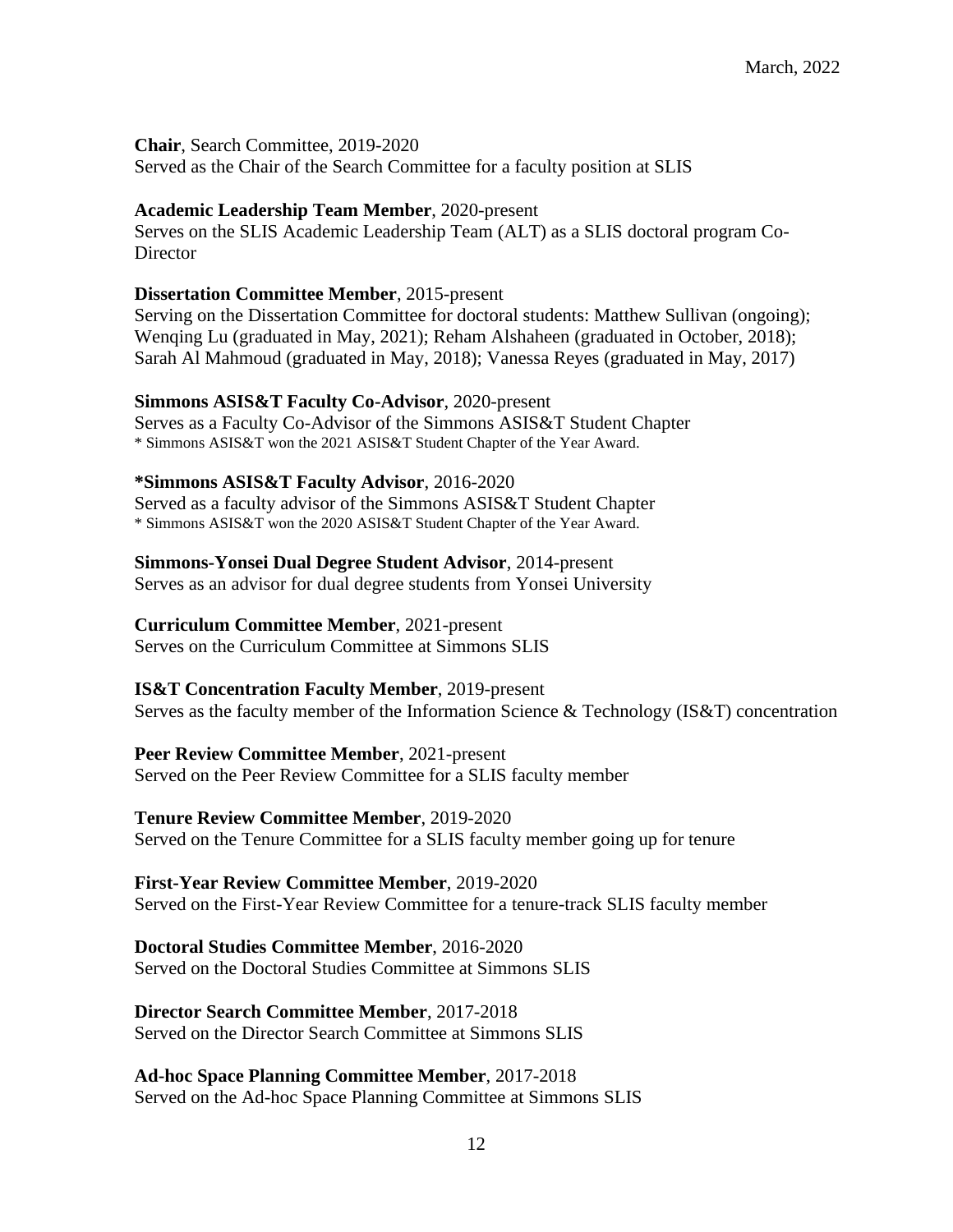# **Course Review Ad-hoc Committee Member**, 2015-2016

Served on the LIS 401: Foundations of Library and Information Science Course Review Adhoc Committee at Simmons SLIS

#### **Course Design Ad-hoc Committee Member**, 2015-2016

Served on the LIS 532O: Planning and Evaluation Course Design Ad-hoc Committee at Simmons SLIS

**Curriculum Committee Member**, 2014-2016 Served on the Curriculum Committee at Simmons SLIS

**Faculty Secretary**, 2014-2015 Served as a faculty secretary at Simmons SLIS

**IS&T Program Planning & Implementation Ad Hoc Committee Member**, 2014-2015 Served as the member of the Information Science & Technology (IS&T) program planning and implementation group

**Faculty Search Committee Member**, 2013-2014 Served on the Faculty Search Committee at Simmons SLIS

#### **Technology Advisory Committee Member**, 2013-2014

Served on the Simmons SLIS Technology Advisory Committee

 **Panelist**, Simmons ALA Student Chapter-hosted Panel, 2013 Served as a panelist on the Simmons ALA Student Chapter-hosted panel discussion on attending conferences for the SLIS students

#### **Rutgers University, School of Communication & Information**

**Award Committee Member**, Outstanding Program Faculty Member Award, 2013 Served on the Ph.D. program Awards Committee to select an outstanding program faculty member

**Judge**, Undergraduate Research Symposium, 2013 Reviewed and evaluated poster presentations at the 9<sup>th</sup> Annual Undergraduate Research Symposium

**Award Committee Member**, Outstanding Program Faculty Member Award, 2012 Served on the Ph.D. program Awards Committee to select an outstanding program faculty member

**Judge**, Undergraduate Research Symposium, 2011 Reviewed and evaluated poster presentations at the  $7<sup>th</sup>$  Annual Undergraduate Research Symposium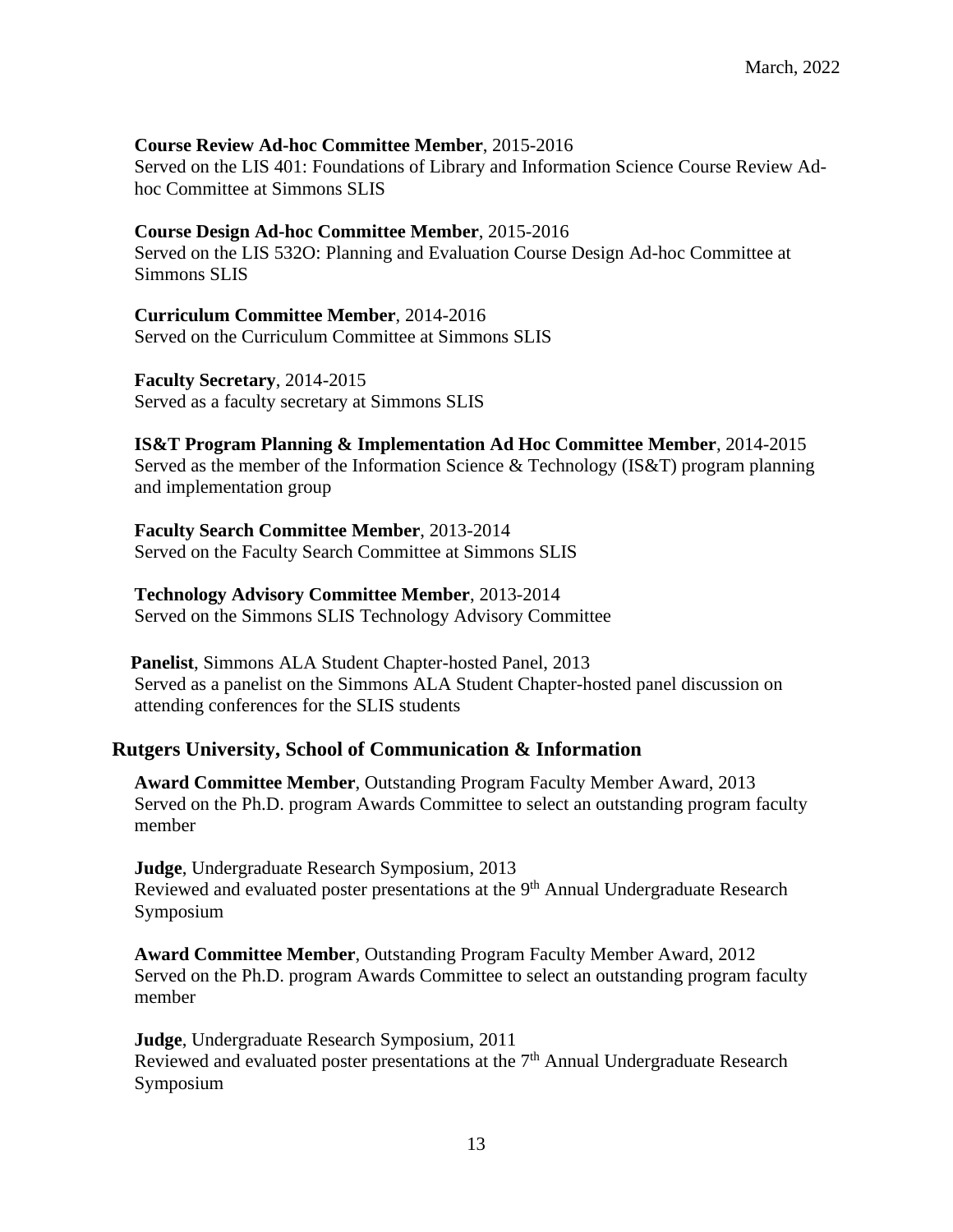#### **Peer Mentor**, 2010-2013

Responsible for mentoring new doctoral students at the School of Communication & Information

#### **Conference Staff**, TEFKO 2010 Conference, 2010

Checked in guests, distributed conference information and answered general questions

# **Yonsei University, Dept. of Library & Information Science**

**Conference Staff**, Records Management & Archives Society of Korea Conference, Seoul, Korea, 2008 Checked in guests, distributed conference information and answered general questions

**Conference Staff**, Korean Society for Information Management Conference, Seoul, Korea, 2007 Checked in guests, distributed conference information and answered general questions

**Volunteer Librarian**, Cheolam Children's Library, Tae baek, Korea, 2006 Classified, labeled, and shelved books and constructed a database Participated in raising funds, organizing schedules, developing programs for users, and offering library instructions to children

# **AWARDS AND SCHOLARSHIPS**

#### **Awards & Honors**

2019, **Article of Interest** in October 2019 issue, The Informed Librarian Online.

2015, **ALISE/Eugene Garfield Dissertation Award**. Association for Library and Information Science Education.

2014, **ProQuest Doctoral Dissertation Award Top Candidate**. The ASIS&T, Doctoral Seminar for Research and Career Development.

2012, **Thomson Reuters Doctoral Dissertation Proposal Scholarship Top Candidate**. The ASIS&T Doctoral Seminar for Research and Career Development.

# **Scholarships & Fellowships**

2012–2013, **Teaching Assistant Fellowship**  School of Communication and Information, Rutgers University

2011–2012, **Graduate Assistant Fellowship**  Center for Advanced Information Processing, Rutgers University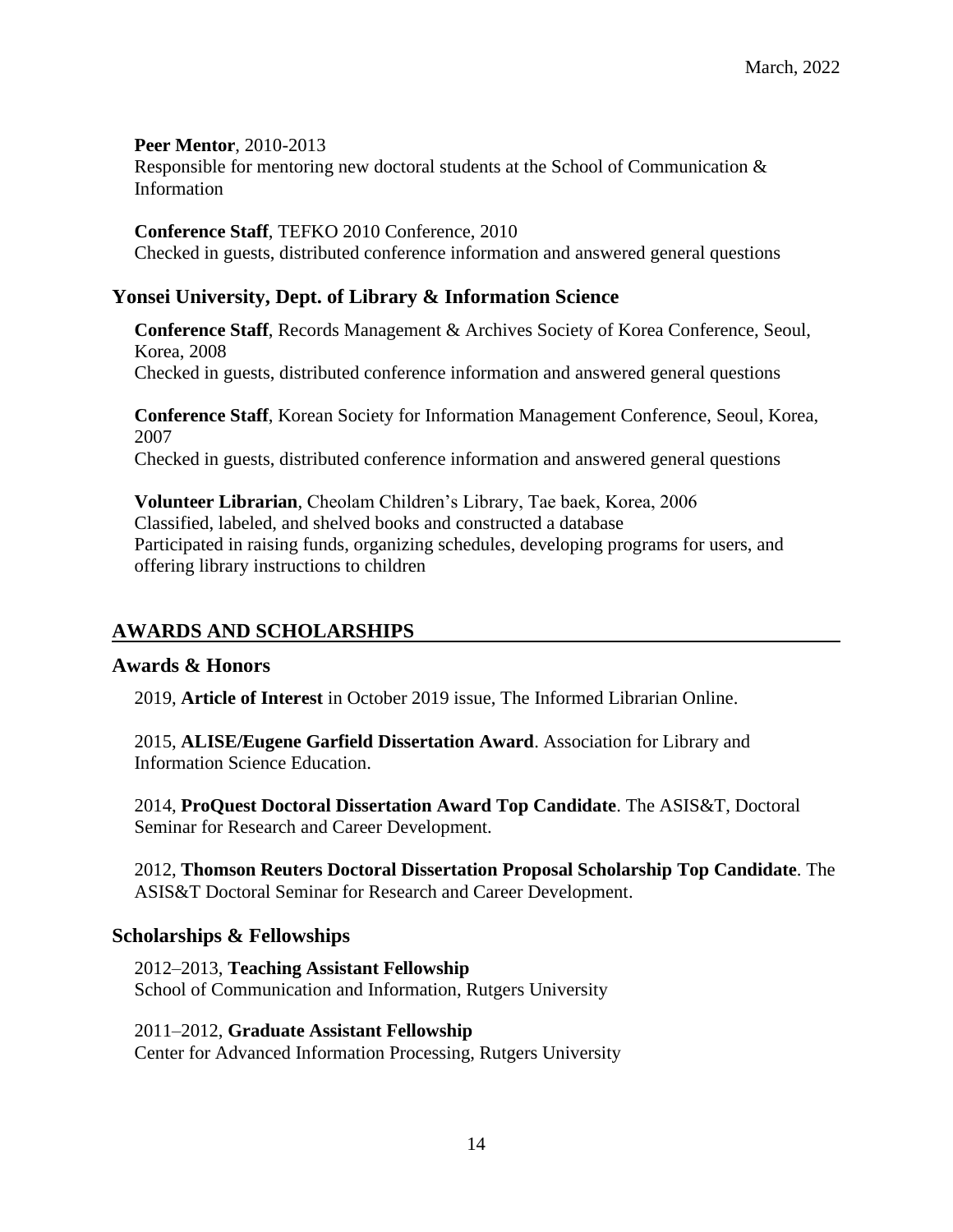2009, **H. W. Wilson Scholarship**

Graduate School of Library Service Scholarship

#### 2007, **Graduate School Scholarship**

Graduate School, Yonsei University

#### 2007, **Teaching Assistant Fellowship**

Dept. of Library and Information Science, Yonsei University

2006–2007, **Administrative Assistant Fellowship** Dept. of Library and Information Science, Yonsei University

# **GRANTS**

"Collaborative Research Information Management in Cloud-Based Repositories." **Principal Investigator**. Alfred P. Sloan Foundation. 2021- 2023.

"Creating an Infrastructure for Innovative Research and Collaboration: Information Science & Technology Lab." **Researcher**. Simmons University, College of Organizational, Computational, and Information Sciences, COCIS Innovation Fund. Fall 2020.

"Mobile News Information Behavior III." **Co-Principal Investigator**. Simmons University, School of Library and Information Science, Mara Dole Innovation Research Grant. Fall 2016.

"Mobile News Information Behavior II." **Co-Principal Investigator**. Simmons University, School of Library and Information Science, Mara Dole Innovation Research Grant. Spring 2016.

"Mobile News Information Behavior I." **Co-Principal Investigator**. Simmons University, School of Library and Information Science, Emily Hollowell Research Fund. Spring 2016.

\*\*"Managing Paper-based Information in Our Digital World." **Principal Investigator**. Simmons University, School of Library and Information Science, Emily Hollowell Research Fund. Fall 2014.

"CI-TEAM Demonstration Project: Developing Scientific Visualization Literacy for Cyberinfrastructure Training." **Research Assistant**. (Principal Investigators: Deborah Silver, Marilyn Tremaine). National Science Foundation (NSF). 2011-2012.

"iThinking – Mobile Tablet Computers for Active Learning." **Research Assistant.** (Principal Investigator: Jacek Gwizdka). Hewlett-Packard (HP), HP Technology for Teaching. 2008-2010.

# **PROFESSIONAL MEMBERSHIPS**

Association for Information Science and Technology (ASIS&T) ASIS&T New England regional chapter (NEASIS&T)